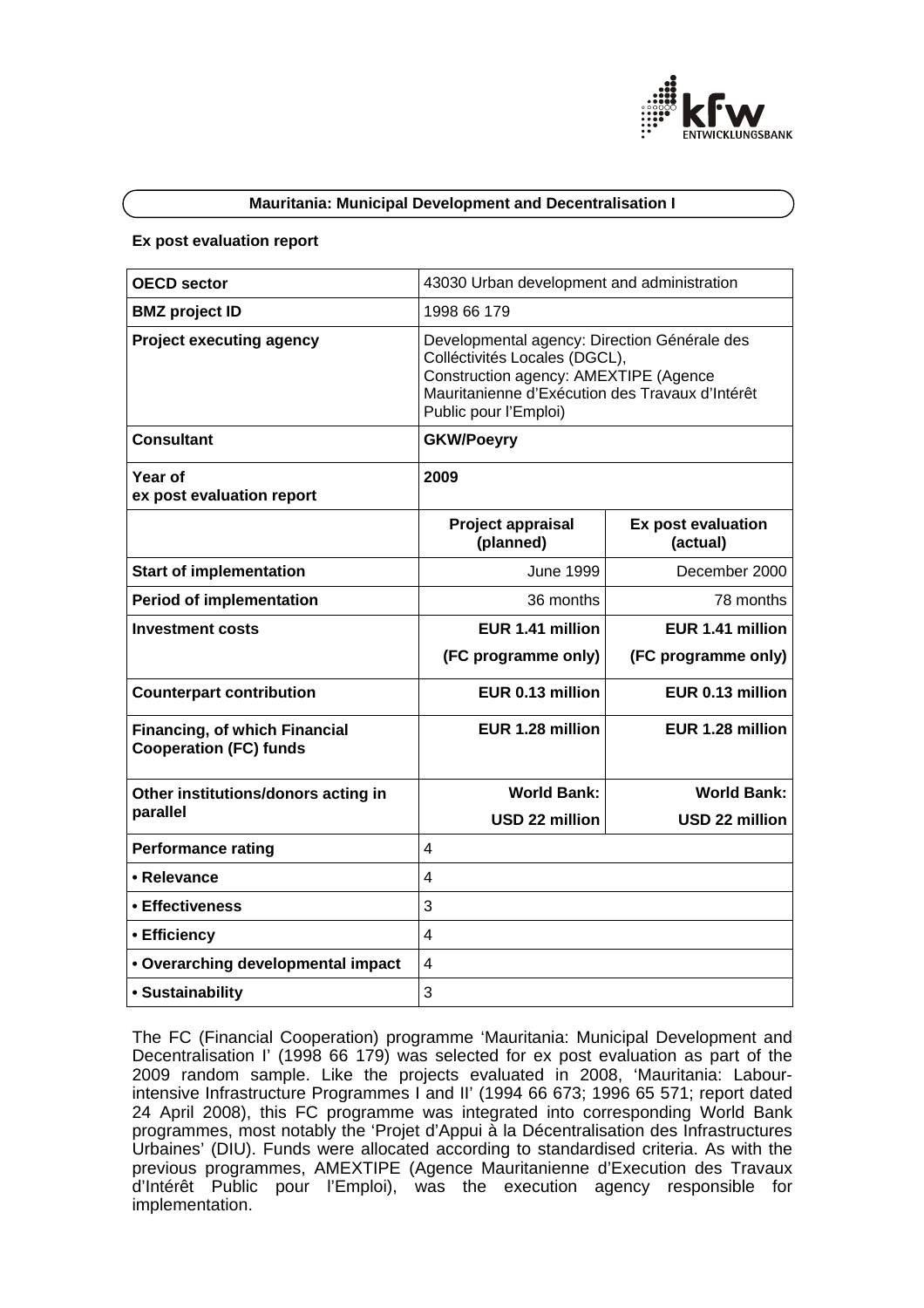SInce DC (development cooperation) with Mauritania was frozen following the 2008 coup and another, comprehensive ex post evaluation was not expected to yield any significant new findings beyond last year's evaluation, we have foregone an extensive on-site mission and confined ourselves to compiling a complete record of building condition, operational status and utilisation. This was prepared on site in October 2009 with the help of a qualified local specialist. That report, together with knowledge gained to date, forms the basis of the abbreviated ex post evaluation report presented here.

# **Brief description, overall objective and project objectives with indicators**

The 'Municipal Development and Decentralisation I' programme (MDDP I) was designed as a broad-based programme which concentrated on the renovation of various infrastructure facilities in Mauritania's regional capitals, with the aim of opening up a more effective system of municipal financing. Individual projects were particularly designed to be completed by small and medium-sized local companies using labourintensive working practices, and to open a door toward a more effective system of municipal financing.

The overall objective was to promote municipal self-administration and to support balanced commercial development, in order to improve the economic and social situation of the urban population. No indicator was set at the overall objective level. Attainment of programme objectives would be taken to represent a reasonable contribution toward the overall objective, based explicitly and solely on achievements made in the area of balanced commercial development. The project's programme objective was the provision of sustainable social and commercial infrastructure in selected regional capitals<sup>[1](#page-1-0)</sup>. The specified indicator required a minimum of 75% of the individual projects to be still in working order after three years in operation.

The completed FC programme comprised eleven projects in eight towns, ie, the new build of two schools, a bus station, two health stations, three livestock facilities, a market and a women's centre and the rehabilitation of a reservoir dam. Projects were carried out in the following regional capitals: Akjoujt, Atar, Kiffa, Nema, Rosso, Selibaby, Tidiikia and Zoueratt.

The target group were the inhabitants of the above regional capitals, which had a total population of 190,000 (based on the 2001 census). The provision of basic health and education infrastructure would directly benefit the poorer sections of the population in particular (40% in the regional capitals), in that the infrastructure projects would be implemented predominantly in under-resourced areas, which are home to a higher than average proportion of the impoverished population. Social and educational facilities were constructed in those areas of the towns which lack resources, and which therefore tend be the poorer neighbourhoods. However, more precise details on the beneficiary group (number, poverty level, etc) are not available. The remaining projects (markets, etc) were for the benefit of the general population in the regional cities.

Total programme costs amounted to EUR 1.41 million, of which EUR 1.28 million was financed through a programme grant. A further EUR 200k was invested in project completion works. This was financed out of funds from the two follow-on phases of the Municipal Development and Decentralisation programme.

# **Project design / major deviations from original planning, their main causes and results**

 $\overline{a}$ 

The 'Municipal Development and Decentralisation' programme was designed as a

<span id="page-1-0"></span> $1$  The programme objective is deemed to have been formulated only at the level of results (ie, output); in contrast, the indicator assigned is geared to a more appropriate level, namely capacity utilisation (ie, outcome). The evaluation which follows is based on utilisation.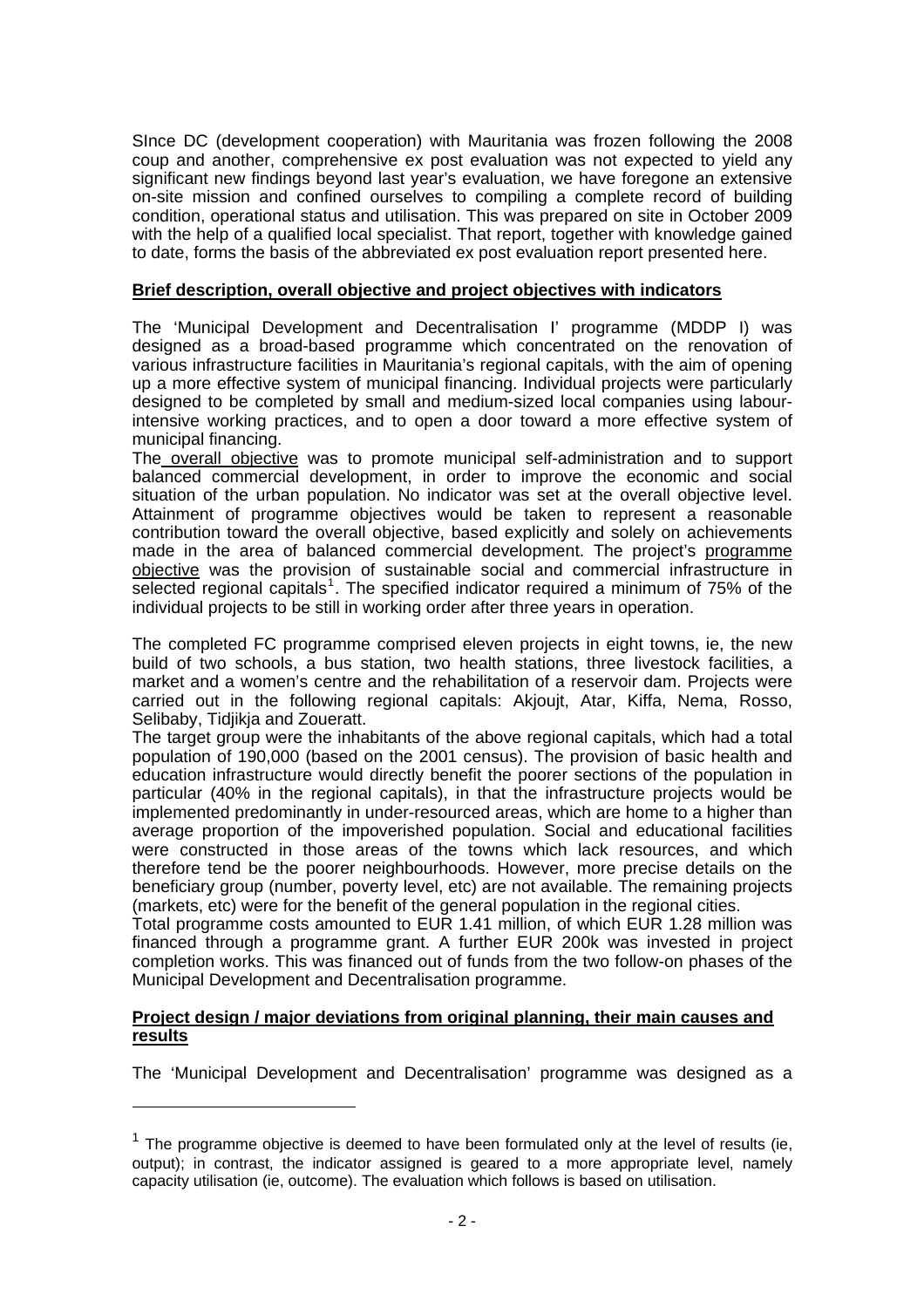broad-based programme and was implemented as part of the 'Projet d'Appui à la Décentralisation des Infrastructures Urbaines (DIU)' project, which was funded by the World Bank. The DIU project aimed to repair, expand, and improve the operation of public infrastructure in the twelve Mauritanian regional capitals and the national capital, Nouakchott, and comprised the following components: a) funding for institutions in the participating municipalities, b) a consultancy programme for technical staff at the developmental agency (Direction (Générale) des Collectivités Locales, D(G)CL) and for the Mayors' association (Association des Maires), c) financing of studies, and d) rehabilitation and expansion of urban infrastructure.

The completed FC programme comprised eleven individual projects, as summarised below:

| Ref            | Region                  | Regional<br>capital               | Activity                                        | Outcome/utilisation                                       |
|----------------|-------------------------|-----------------------------------|-------------------------------------------------|-----------------------------------------------------------|
| $\mathbf{1}$   | Inchiri                 | Akjoujt                           | Rehabilitation of a<br>reservoir dam            | Adequate; operated by a<br>central organisation           |
| $\overline{2}$ | Adrar                   | Atar                              | New build of a<br>market                        | Undistinguished,<br>privately operated                    |
| 3              | Assaba                  | Kiffa (also in II<br>and III)     | New build of a<br>livestock<br>market           | Good; privately<br>operated                               |
| $\overline{4}$ | Hodh Ech<br>Chargui     | Nema (also in<br>$   +      $     | New build of a<br>livestock<br>loading facility | Not used to date                                          |
| 5              |                         | Nema (also in<br>$   +      $     | New build of a<br>livestock<br>market           | Not used to date                                          |
| 6              | Trarza                  | Rosso                             | New build of a<br>primary school                | Adequate; operated by<br>a central organisation           |
| $\overline{7}$ | Guidimak<br>a           | Selibaby (also<br>in $II + III$ ) | New build of a<br>bus station                   | Good; privately<br>operated                               |
| 8              | Tagant                  | Tidjikja                          | New build of a<br>women's<br>centre             | Undistinguished;<br>operated by a central<br>organisation |
| 9              |                         | Tidjikja                          | New build of a<br>health station                | Not used to date                                          |
| 10             |                         | Tidjikja                          | New build of a<br>primary school                | Adequate; operated by<br>a central organisation           |
| 11             | <b>Tiris</b><br>Zemmour | Zoueratt                          | New build of a<br>health station                | Undistinguished;<br>operated by a central<br>organisation |

The FC programme was linked to a programme of labour-intensive infrastructure works previously carried out by AMEXTIPE (BMZ 1994 66 673 and 1996 65 571), but differed in its project selection process. Projects were identified and agreed with the municipal administrative authorities on the basis of a long-term municipal development plan. The selection and prioritisation of infrastructure projects for financing were thus predefined by the municipal councils and submitted to the Planning Ministry and to the DCL or DGCL for approval. Projects therefore had to satisfy DIU criteria. Prior to this a municipal audit was conducted to assess the technical, administrative and financial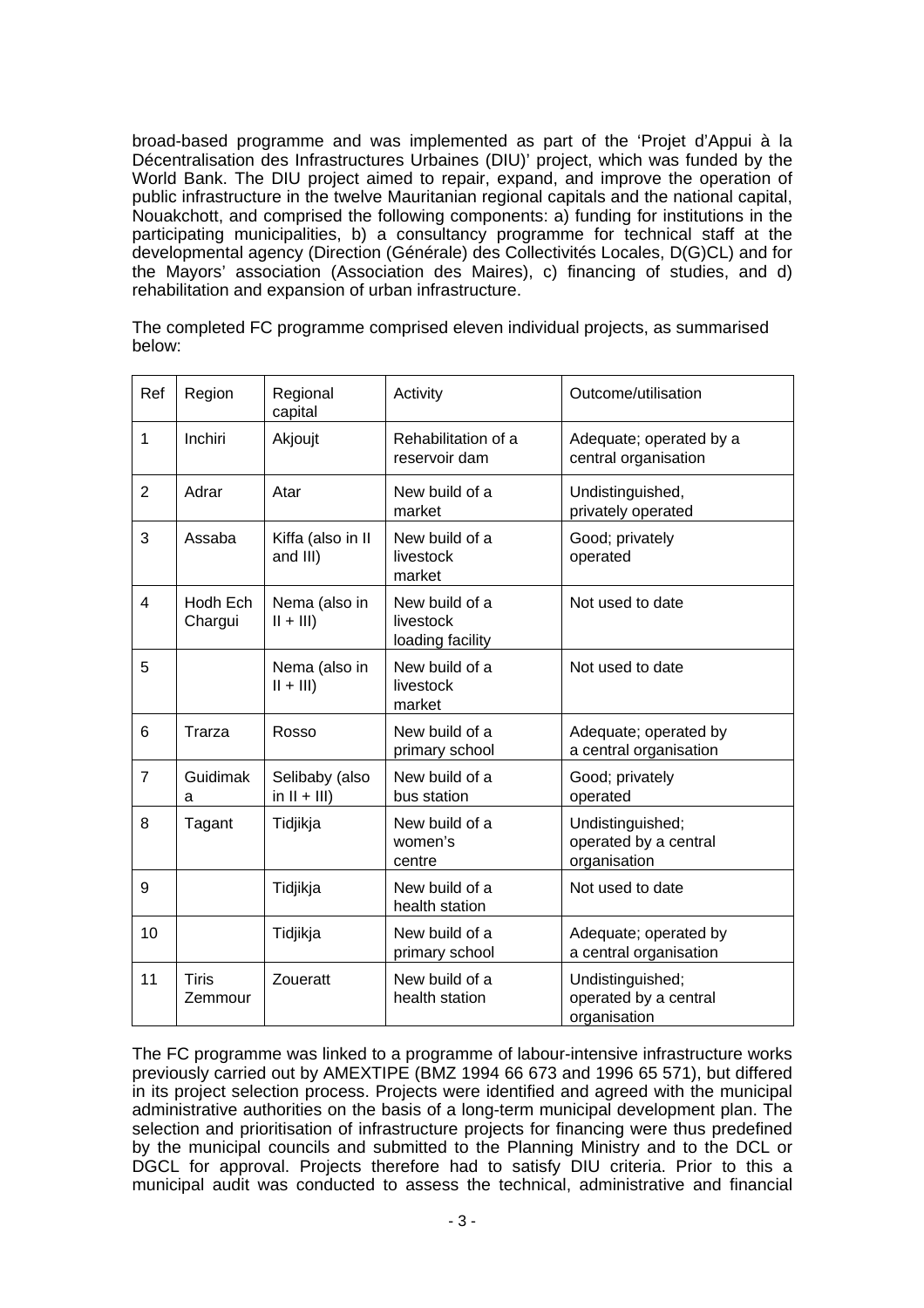capabilities of the local authorities, following which the municipalities concluded 'municipal contracts' (Contrats Municipaux) with the DGCL. These contained agreed performance targets, which included, among other things, the provision of annual funding for maintenance.

However, significant shortcomings were evident in the implementation of the programme:

- less than rigorous prioritisation by local authorities;
- doubts whether municipal councils were appropriately involved;
- inadequate consideration of the municipalities' financial capabilities with regard to furnishing the counterpart contribution and follow-on costs;
- flawed technical planning;
- absence of maintenance planning.

The need to remedy failings such as these, together with general difficulties in our collaboration with Mauritanian partners, led to major delays in implementation. Hence instead of the three years estimated, seven years were required to complete all the projects.

Due to its lengthy implementation period, MDDP I became linked to its own follow-on FC programmes (MDDP II+III) in three of the eight regional capitals where projects were completed, namely Kiffa, Nema and Selibaby. Since 2004 the programmes have been implemented in parallel.

With the exception of a two-month consultancy project covering implementation issues, the FC programme exclusively funded investment projects in social and commercial infrastructure. However, institutional aspects (the developmental, administrative and financial dimensions of decentralisation) were not incorporated in the programme, as they were considered to be adequately covered by DIU, the parallel World Bank project. There is no evidence that the World Bank concept was examined. However, since the DIU project had ended by 2001, before the actual implementation of this programme, a de facto connection existed with the World Bank follow-on programme, 'Programme de Développement Urbain' (PDU), whose impact on governance and decentralisation, according to the World Bank's own assessment (Country Assistance Strategy, 2007), was very modest.

The quality and construction of the buildings is less than satisfactory, which is in keeping with our experiences from both previous AMEXTIPE programmes. This can be attributed in part to the limited qualifications of the agents operating in the public building sector (the building firms, AMEXTIPE the executing agency, but also the municipalities as clients), and also to their lack of understanding of the need to adhere to contractually agreed commitments. All projects were subject to DCL's approval procedures; however, in terms of scrutiny and support, DCL only fulfilled their obligations to the local authorities to an unsatisfactory degree.

## **Key results of the impact analysis and performance rating**

### Relevance: rating 4

According to the defined overall objective, the programme's effect logic aimed to a) strengthen municipal self-administration and b) improve economic development.

In both regards, the programme is in keeping with the priorities of the Mauritanian Government and with the development objectives of the BMZ (Federal Ministry for Economic Cooperation and Development; priority areas democracy and public administration/decentralisation/ agriculture).

However, the programme concept did not do similar justice to the overall objective: With regard to part b), supporting balanced commercial development in order to improve the economic and social situation of Mauritania's urban population, the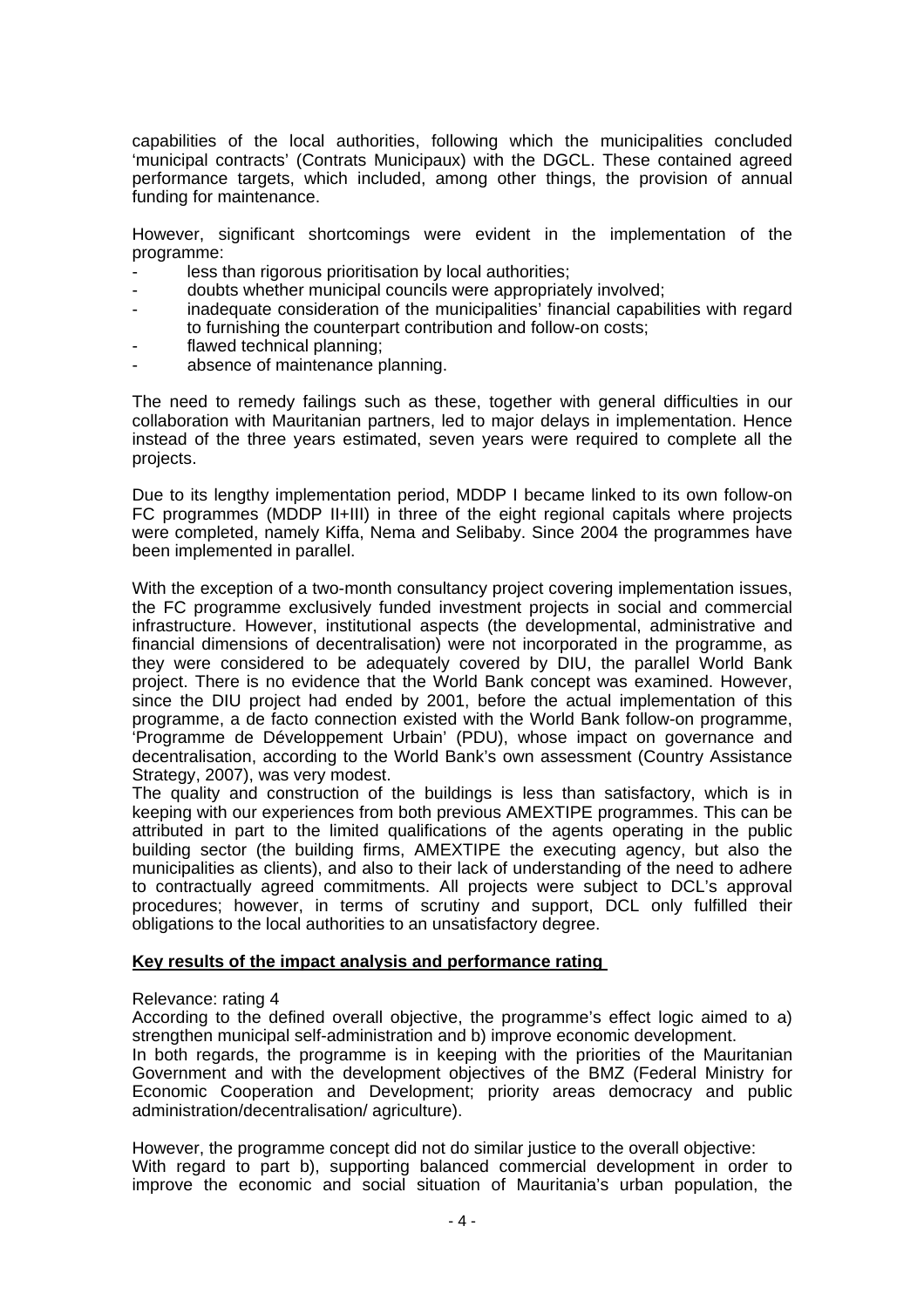programme concept — rehabilitation or new build of social and commercial infrastructure in the regional capitals, operated by regional, deconcentrated bodies in the appropriate sector — is considered satisfactory in terms of its relevance.

In contrast, however, the actual relevance of the programme with regard to the suitability of the programme concept (both in principal and in detail) and the assumed chain of effects is viewed very differently where part a) is concerned. At the very least, a lack of funding allocation for municipal self-administration is clearly evident. The programme appraisal dated 8 December 1998 gave such little consideration to this causal link that it omitted to include an appropriate indicator. Furthermore, the appraisal report saw the core problem primarily in material terms, that is to say in the inadequate commercial and social infrastructure, the limited financial resources of the municipalities, which were insufficient to enable them to complete their own investment projects, and the limited educational standard of the new (municipal) officials.

However, Mauritanian society finds itself in a state of upheaval; consequently this has repercussions for a system of (municipal) administration that has only recently come into being<sup>[2](#page-4-0)</sup>. Due to the limited tradition of local administration, there is a need to build up municipal administrative structures from scratch, and to breathe life into a rudimentary system of local political representation. In view of the significance of these conditions for the current programme, measures are in place which encompass the provision of funding (for investments) using the top-down concept of a social investment fund (AMEXTIPE); but this is clearly not enough. Against this background, the problem analysis and the programme design based thereon are both from today's developmental perspective, less than convincing.

The programme approach distanced the target group from project implementation and showed little regard for the ability of the municipalities to operate the facilities properly. Essentially, this perpetuates the conceptual design used in the two preceding projects. In this respect it does not accord with 'state of the art' social funding projects, let alone initiatives to promote decentralisation. Because of these conceptual weaknesses, the programme's relevance, seen from the perspective of the developmental focus identified in part a) of the overall objective as 'the furtherance of decentralisation', is considered unsatisfactory.

The concept was to upgrade infrastructure through the services of AMEXTIPE, who would ensure its sustainable operation either through deconcentrated public bodies or by involving the private sector. From a developmental viewpoint, and under the circumstances prevailing in Mauritania, the overall relevance of this concept is rated as satisfactory. However, this evaluation is no longer valid if the programme should have opened the door to the process of municipal development and/or decentralisation, as took place in the follow-on phases. From a developmental viewpoint, the programme's longer-term relevance lay in its decentralisation aspect. Considering the progress made in this regard, the programme's relevance must be assessed as unsatisfactory (rating 4), despite recognisable positive effects.

4. Effectiveness: rating 3

 $\overline{a}$ 

<span id="page-4-0"></span> $2$  According to the ex post evaluation of the two preceding projects (para 2.04) "Mauritania's socio-cultural and demographic structure has undergone radical change in the last 25 years. In 1960, at the time of Independence, only 5% lived in 'urban' settlements; now it is over 60%. Since the 1980s in particular, massive sedentarisation and urbanisation has taken place among the previously nomadic population, processes which may well have intensified even further in the last ten years (statistical data for this is not available). Nouakchott, whose population is estimated at around a third of the total population, has been particularly affected. However, other regional towns are also experiencing a rapid influx."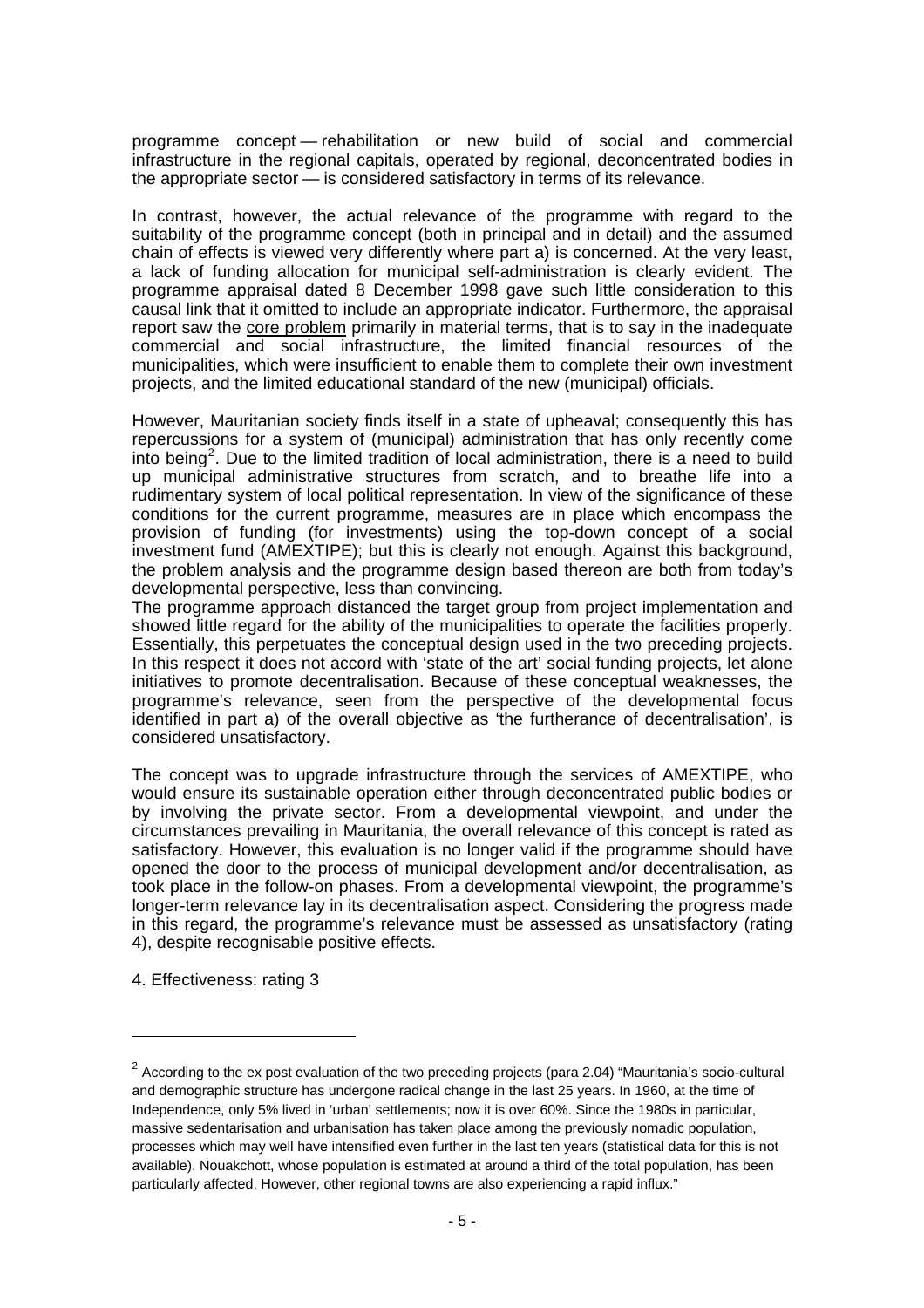In evaluating achievements against the programme objective indicators ("still in working order after three years' operation"), the following was established during the September 2009 audit:

1.) Three of the five commercial infrastructure facilities (livestock sales, market and bus station) are used extensively. The municipalities are responsible for their operation, but have leased the facilities to the private sector; rental payments are made to the authorities on a reliable basis. The division of maintenance and repair responsibilities is not clearly defined, but works on the principle that the municipalities take charge of larger repairs and long-term maintenance, whereas the leaseholders are responsible for minor repairs and for the proper operation of the facilities. Experience to date suggests that the leaseholders show only limited enthusiasm for their responsibility to safeguard operations. From the municipalities' side, no repairs or long-term maintenance programmes have yet been completed. Nevertheless, it is fair to assume that, in these instances, the level of utilisation is reasonable by Mauritanian standards. The other two related facilities in Nema are yet to enter service, 3 ½ years after completion.

2.) Five of the remaining six installations are in use; one of the health centres (Tidjikja) has still not been commissioned, three years after completion. Operation of the five facilities which are in use (education, health, flood protection) is devolved by the relevant Ministries to deconcentrated bodies, and conforms to Mauritanian standards of normal operation. The municipalities have little influence on their operation.

This represents active utilisation of eight out of the eleven individual facilities; overall, their operation is judged to be just satisfactory. The proportion of facilities operating successfully after three years stands at 73% and is therefore in the vicinity of the 75% success threshold.

Of the eleven projects, only the three which generate lease revenue for the municipalities are seen as making a direct contribution to municipal development. There has been no discernible improvement in the performance of the municipalities with regard to politically inclusive participation, or in the areas of administration or finance. Taken altogether, the effectiveness of the programme is (still) ranked as satisfactory (rating 3).

# 5. Efficiency: rating 4

The major delays experienced constitute, on the one hand, a source of additional costs for building and consultancy services and, on the other, evidence of the poor performance of our Mauritanian partners. The proportion of the counterpart contribution from the municipalities toward commercial infrastructure projects had to be reduced from 25% to 15%, and was financed from centrally allocated funds through 'municipal contracts'. Projects were selected after a less than rigorous prioritisation process, and followed doubts over the municipalities' self-interest. Furthermore, these failings were not eradicated in the reviews carried out by DCL. The programme's efficiency is still hindered today by flawed technical planning and inadequate schemes of maintenance. Actual costs are in line with previous experience and are considered acceptable.

With the exception of the three facilities which are not in use, the level of utilisation is deemed thoroughly satisfactory or better. Standards of operation, particularly preventative maintenance, certainly leave much to be desired. A satisfactory attitude to this subject (or even an approximation of one) has not yet evolved in Mauritania, despite the efforts of development projects. Whether the rental income from the leased commercial facilities covers costs can not be ascertained; earlier investigations into this topic raised significant doubts in this regard.

Based on the serious delays which extended the implementation period from three to seven years, the resultant additional costs, the less than satisfactory quality of the buildings, the reduction in the municipalities' counterpart contribution, the doubts over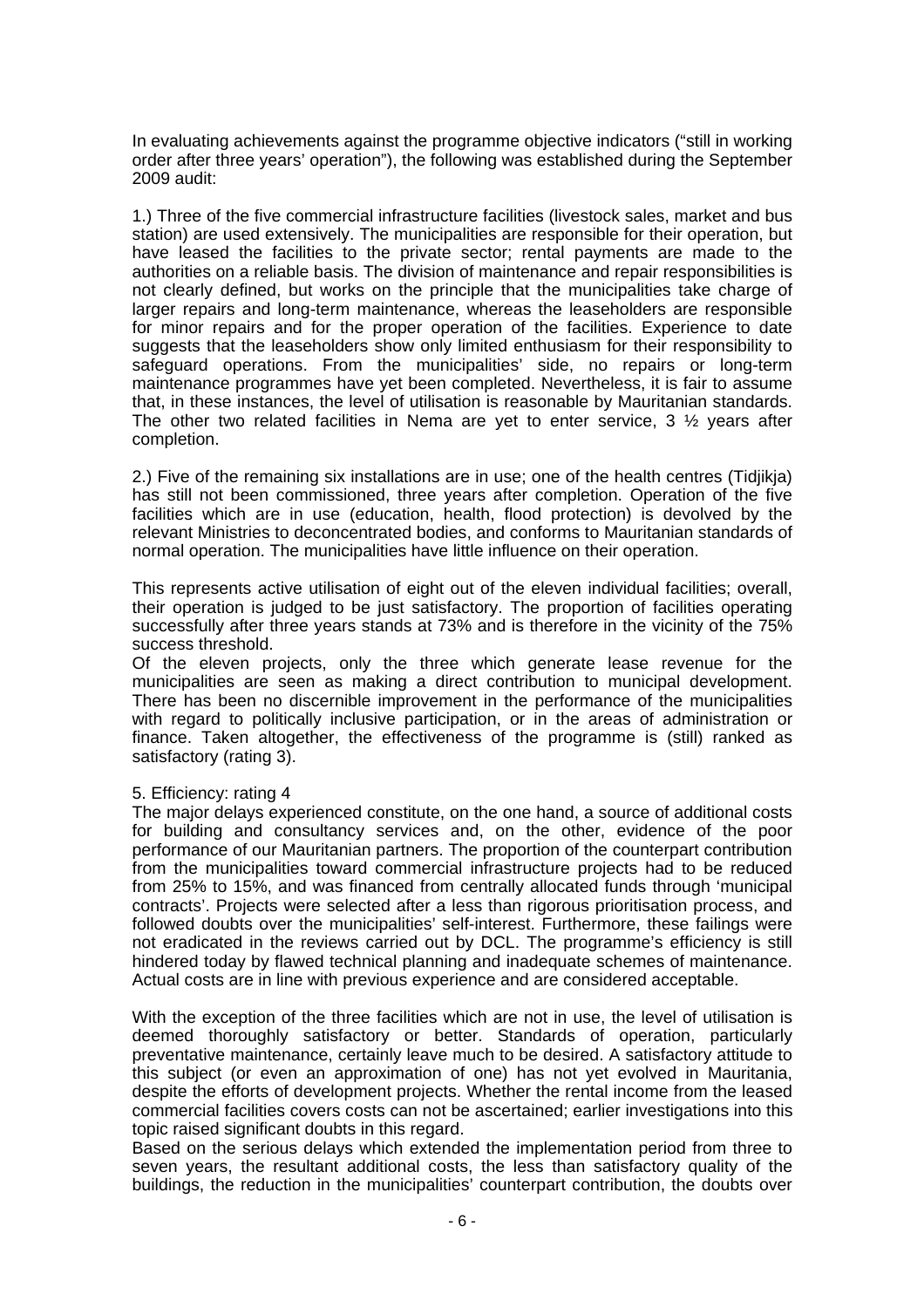the suitability of the project selection process and the inadequacy of maintenance, the overall efficiency of the programme is considered unsatisfactory (rating 4).

# 6. Overarching developmental impact: rating 4

Due to the lack of data and the absence of any indicator for the overall objective, developmental efficacy can only be estimated from a qualitative perspective. In general, Mauritania's governmental and administrative systems still demonstrate political, administrative and financial weaknesses. Considering these, and drawing on the experiences gained in this programme and in programmes carried out in this funding area by other donors, no significant beneficial effects for governance at the municipal level can be detected. The main reason for this is that the Mauritanian Government lacks the political will needed for effective decentralisation. It is not without significance that, following the latest coup in August 2008, the recently founded Ministry for Decentralisation was disbanded, and its duties redistributed to other ministries.

Furthermore, there are no stable structures evident at the municipal level; changes in personnel are the daily norm, and financial resources are scarce. Fiscal revenues are allocated according to opaque political priorities (in the interests of the retention of political power at the central level), and community involvement and self-administration continue to play a completely subordinate role. The limited effectiveness of the World Bank programme in terms of improving the process of decentralisation in Mauritania and the absence of municipal development projects specific to this programme have not allowed initiatives to rise up from below (ie, from the decentralised level).

It can therefore be assumed that, because of the difficulties identified and the limited funds employed, the direct social and economic effects of the programme did not contribute significantly to the development of municipal self-administration or to the improvement of the economic situation. Nevertheless, the individual projects brought direct improvements to women, children and the poor, and to the development of the private sector.

Without exception, the factors identified in the project appraisal report as significant risks to success (stagnation of the decentralisation process, unsatisfactory capabilities of local officials, poor maintenance due to lack of financial resources, counterpart contribution) all came to light. Since infrastructure provision was considered only just satisfactory, and in view of the programme's unsatisfactory structural efficacy from the municipal development perspective, we have arrived at an overall evaluation of the overarching developmental efficacy as unsatisfactory (rating 4).

# 7. Sustainability: rating 3

It is safe to assume that the physical life of the infrastructure created under this programme, because of its simple and robust building design, is reasonable in a Mauritanian context. That said, because construction quality and facility utilisation are in some respects unsatisfactory, the rating must be downgraded. It is significant to the evaluation that central institutions (health, education and infrastructure) are responsible for the operation and maintenance of five of the individual facilities that show satisfactory utilisation levels. From an overarching developmental perspective, however, sustainable efficacy may not be assumed.

As part of the follow-on programmes MDDP  $II + III$ , further projects were completed in the towns of Kiffa, Nema and Selibaby. These investments included, among other things, completion works for Phase I installations in the amount of EUR 200k, and work in Tidjikja under the auspices of an AFD (Agence Française de Développement) programme. This may well lead to somewhat improved sustainability in the developmental efficacy of the project, but only for these three or four towns, hence sustainable utilisation is still allowed for just eight of the eleven facilities built. Overall, we consider sustainability to be satisfactory (rating 3).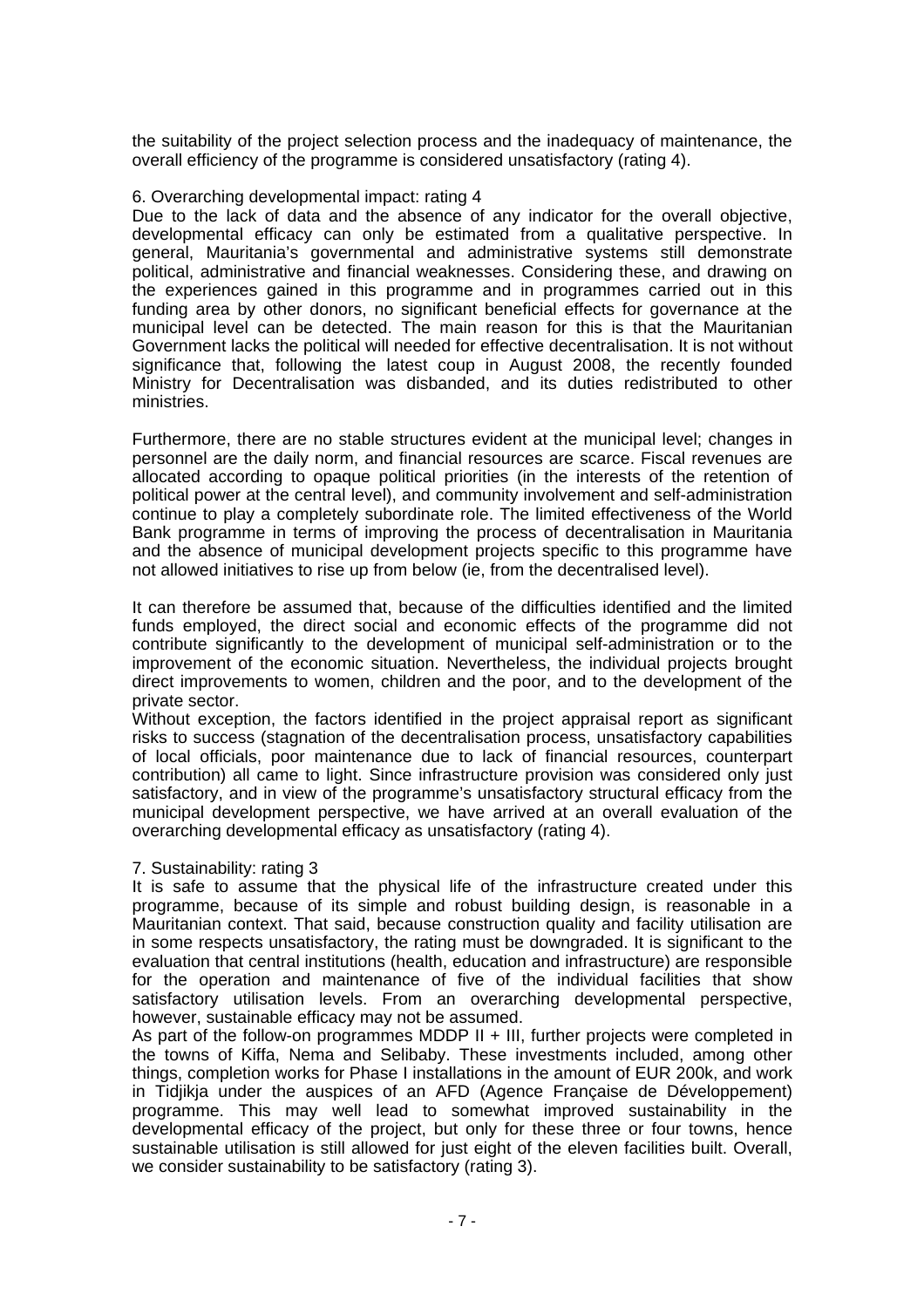In terms of its overall developmental evaluation we consider this programme to be a borderline case, because developmental efficacy may be judged differently according to the developmental objectives set. If, as here, efficacy is specifically geared to relevant developments in decentralisation, the programme design that was implemented no longer satisfies these more challenging developmental demands. If, on the other hand, it takes into account social and economic efficacy for the immediate target group, it would still be possible to confirm a generally satisfactory developmental outcome. Consequently we rank the programme's overall developmental efficacy as unsatisfactory (rating 4).

### **General conclusions and recommendations**

In partner countries where there is little express commitment to decentralisation and advances in municipal development have been limited, a development concept that implements selected improvements in rural centres may be an entirely appropriate means of reaching an impoverished rural target group. However, objectives based upon progress made in decentralisation should then be omitted.

In a country such as Mauritania, with very poor starting conditions for municipal development, World Bank decentralisation programmes do not in themselves offer an opportunity to discard institutional development projects specific to German DC programmes, not least because of varying concepts of decentralisation. The more intensive institutional development implemented in the follow-on phases through ancillary FC measures, and in cooperation with TC (technical cooperation) projects, offers better prospects for strengthening arrangements at the municipal level.

# **Notes on the methods used to evaluate project success (project rating)**

Projects are evaluated on a six-point scale, the criteria being relevance, effectiveness (outcome), "overarching developmental impact" and efficiency. The ratings are also used to arrive at a final assessment of a project's overall developmental efficacy. The scale is as follows:

- 1 Very good rating that clearly exceeds expectations
- 2 Good rating fully in line with expectations and without any significant shortcomings
- 3 Satisfactory rating project falls short of expectations but the positive results dominate
- 4 Unsatisfactory rating significantly below expectations, with negative results dominating despite discernible positive results
- 5 Clearly inadequate rating despite some positive partial results the negative results clearly dominate
- 6 The project has no positive results or the situation has actually deteriorated

A rating of 1 to 3 is a positive assessment and indicates a successful project while a rating of 4 to 6 is a negative assessment and indicates a project which has no sufficiently positive results.

### **Sustainability is evaluated according to the following four-point scale:**

Sustainability level 1 (very good sustainability)

The developmental efficacy of the project (positive to date) is very likely to continue undiminished or even increase.

Sustainability level 2 (good sustainability)